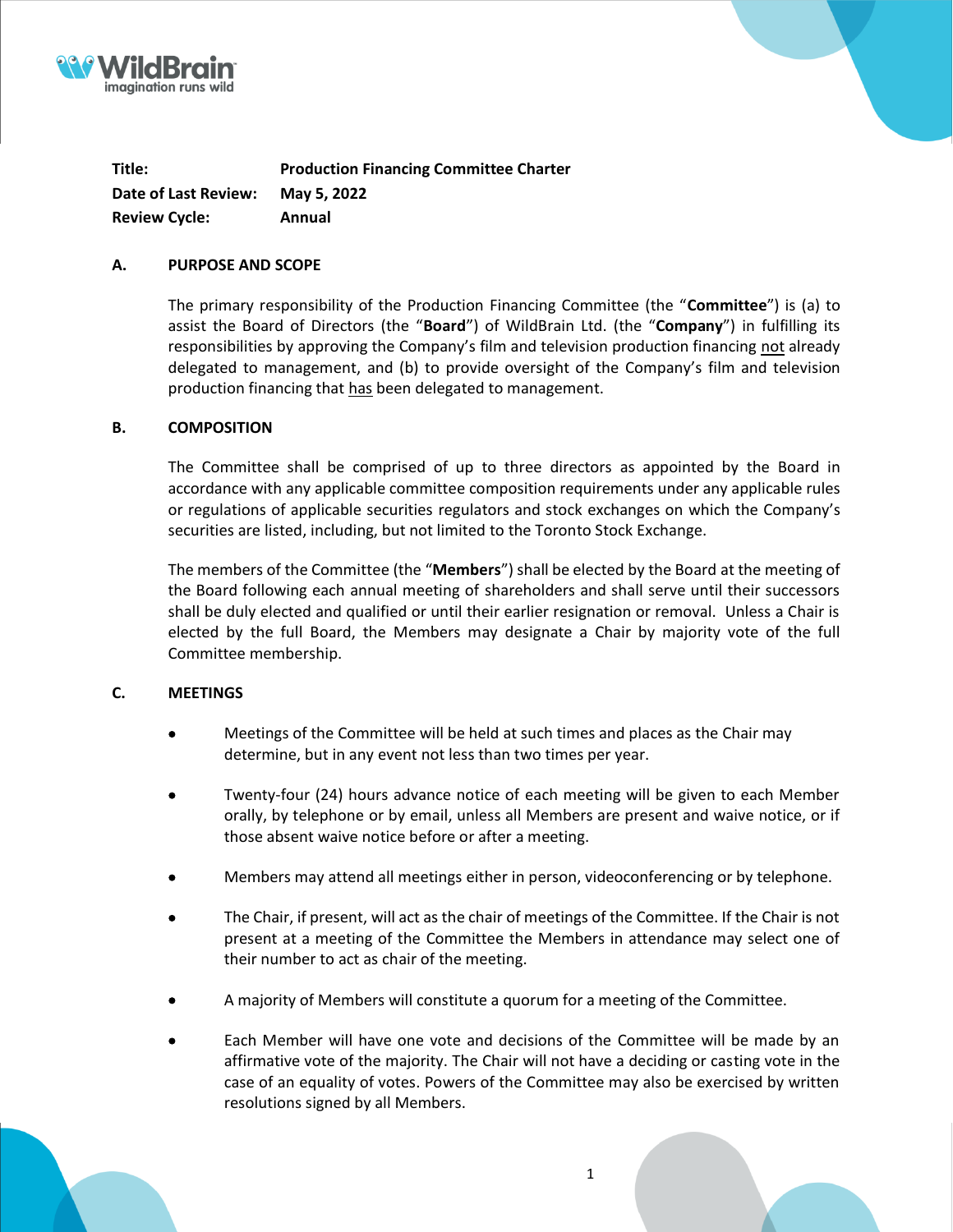

- The Committee may invite from time to time such persons as it sees fit to attend its meetings and to take part in the discussion and consideration of the affairs of the Committee.
- The Committee should meet in camera without members of management in attendance for a portion of each meeting of the Committee.
- In advance of every regular meeting of the Committee, the Chair, with the assistance of the secretary, shall prepare and distribute to the Members and others as deemed appropriate by the Chair, an agenda of matters to be addressed at the meeting together with appropriate briefing materials. The Committee may require officers and employees of the Company to produce such information and reports as the Committee may deem appropriate in order for it to fulfill its duties.
- The Board may remove a Member at any time and may fill any vacancy occurring on the Committee. A Member may resign at any time and a Member will automatically cease to be a Member upon ceasing to be a director. In the event of a vacancy on the Committee, the remaining Members may exercise all of the powers of the Committee, so long as a quorum remains.

# **D. RESPONSIBILITIES AND DUTIES**

To fulfill its responsibilities and duties the Committee shall:

- Approve and authorize the Company's film and television production financing on such terms and conditions as the Committee may in its sole discretion determine;
- Authorize any officer or director, of the Company, for and on behalf of the Company, to execute and deliver or cause to be executed and delivered, under the corporate seal of the Company or otherwise, all such other documents and agreements and to do all such acts or things as in the discretion of such person may be deemed necessary or desirable to perform the obligations of the Company under the agreements and instruments authorized by the Committee;
- Report to the Board the details of any approved, authorized and executed production financing transactions on a quarterly basis;
- Periodically review the Company's production financing structure and thresholds delegated to management;
- Periodically review the Company's overall production financing policies;
- Propose agenda items and content for submissions to the Board related to production financing and provide periodic updates to keep the Board apprised of recent developments in production financing; and
- Annually review and assess the Committee's charter and recommend any proposed changes to the Board for approval.